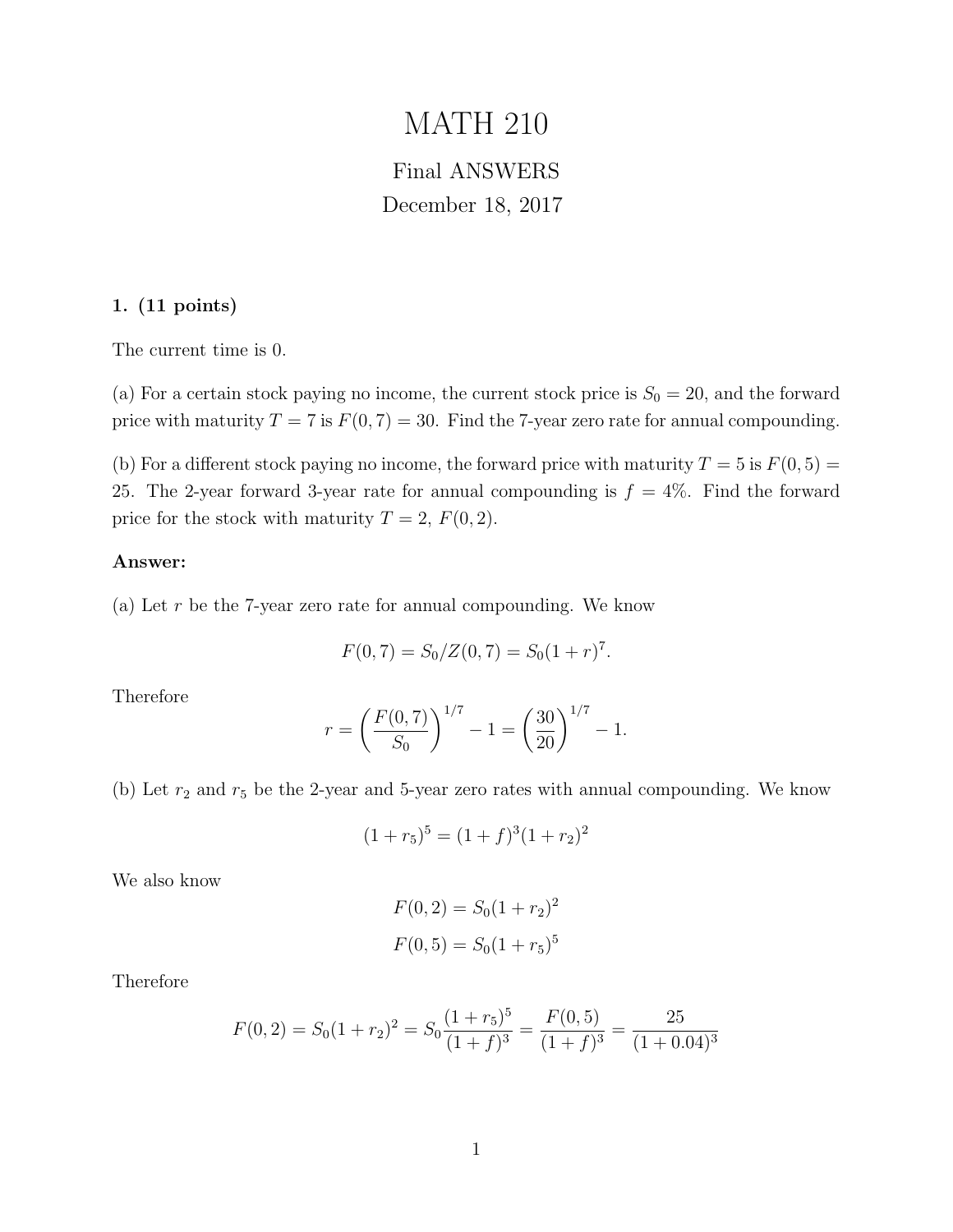Assume that r is the continuously compounded interest rate. Let n be a positive integer. Let  $T > n$ .

(a) A certain security will provide the following. At the end of each year  $1, 2, \ldots, n$  you receive a zero coupon bond with maturity T, where  $T > n$ . What is the value of this security at time 0? Give your answer in terms of  $n, T$ , and  $r$ . Give a closed-form answer, not just a sum.

(b) A different security will provide the following. At the end of year 1 you receive a zero coupon bond with maturity  $T + 1$ . At the end of year 2 you receive a zero coupon bond with maturity  $T+2$ . This continues until the end of year n, when you receive a zero coupon bond with maturity  $T + n$ . What is the value of this security at time 0? Give your answer in terms of  $n, T$ , and  $r$ . Give a closed-form answer, not just a sum.

#### Answer:

(a) Each zero coupon bond is worth the same as receiving a dollar at time T. Receiving a dollar at time T is worth  $Z(0,T) = e^{-rT}$  at time 0. Since there are n payments, the value at time 0 would be  $ne^{-rT}$ .

(b) The value of the kth ZCB (which has maturity  $T+k$ ) is  $Z(0, T+k) = e^{-r(T+k)}$ . Therefore, changing the index of summation to  $m = k - 1$ , we find that the value of the security is

$$
\sum_{k=1}^{n} e^{-r(T+k)} = e^{-r(T+1)} \sum_{m=0}^{n-1} e^{-rm}
$$

$$
= e^{-r(T+1)} \cdot \frac{1 - e^{-rn}}{1 - e^{-r}}
$$

$$
= e^{-rT} \cdot \frac{1 - e^{-rn}}{e^r - 1}
$$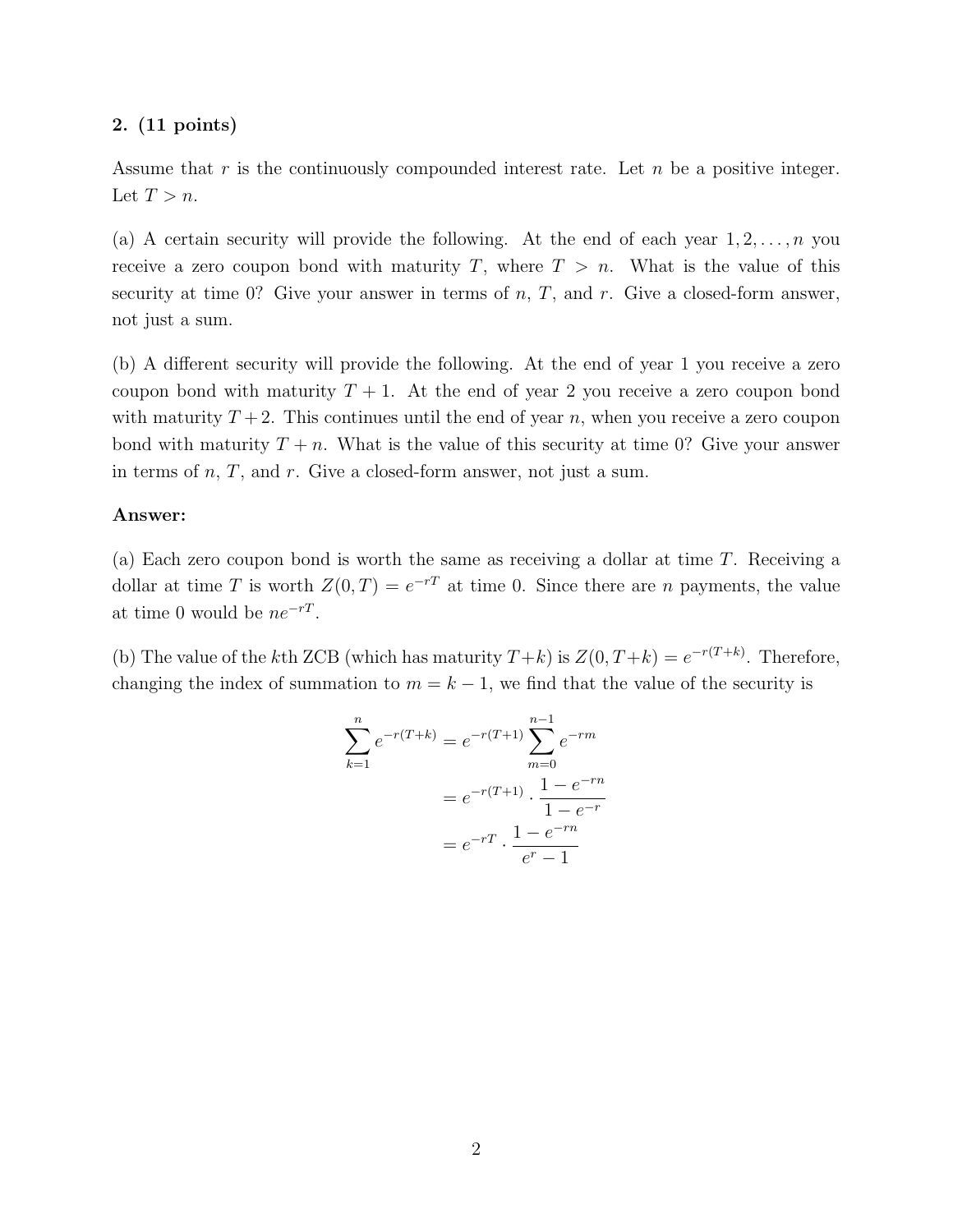Assuming the Black-Scholes model, find the derivative

$$
\text{rho} = \frac{\partial C_K(t, T)}{\partial r}
$$

and simplify it as much as you can. If your answer involves  $d_1$  or  $d_2$ , you're welcome to leave them as is, you don't have to substitute using the definition. However, your final answer shouldn't involve any derivatives.

You may also wish to use the fact that

$$
S_t \Phi'(d_1) = K e^{-r(T-t)} \Phi'(d_2).
$$

#### Answer:

First, by the chain rule,

$$
\frac{\partial C_K(t,T)}{\partial r} = S_t \Phi'(d_1) \frac{\partial d_1}{\partial r} - K e^{-r(T-t)} \Phi'(d_2) \frac{\partial d_2}{\partial r} + K e^{-r(T-t)} (T-t) \Phi(d_2)
$$

Furthermore, using the formulas for  $d_1$ ,  $d_2$ , we get

$$
\frac{\partial d_1}{\partial r} = \frac{\partial d_2}{\partial r} = \frac{1}{\sigma \sqrt{T - t}}.
$$

Putting all of this together, we get

$$
\frac{\partial C_K(t,T)}{\partial r} = S_t \Phi'(d_1) \frac{1}{\sigma \sqrt{T-t}} - Ke^{-r(T-t)} \Phi'(d_2) \frac{1}{\sigma \sqrt{T-t}} + Ke^{-r(T-t)}(T-t) \Phi(d_2)
$$

By the last equation given in the problem, we know that the first two terms in the above equation cancel out, leaving

$$
\frac{\partial C_K(t,T)}{\partial r} = Ke^{-r(T-t)}(T-t)\Phi(d_2)
$$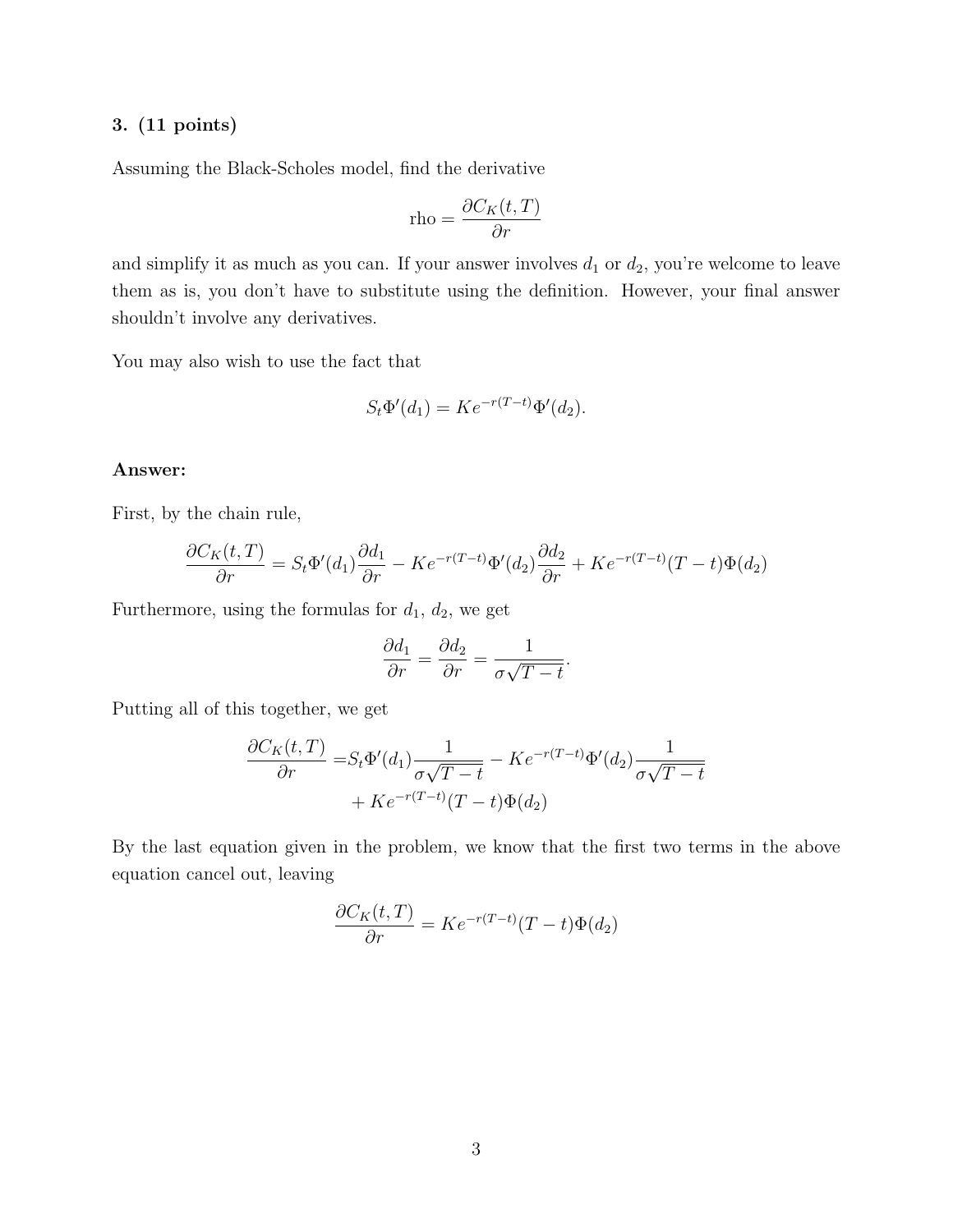4. (12 points) The current time is 0. The 1-year, 3-year, 5-year, and 6-year ZCBs prices are  $Z(0,1) = 0.9, Z(0,3) = 0.8, Z(0,5) = 0.7, \text{ and } Z(0,6) = 0.66.$  Let  $y_0^{\alpha=1}[0,6]$  denote the forward swap rate for a swap starting at 0 with payments at times 1, 2, 3, 4, 5, 6. Let  $y_0^{\alpha=2}[0,6]$  denote the forward swap rate for a swap starting at 0 with payments at times 2, 4, 6.

(a) Compute 
$$
\frac{1}{y_0^{\alpha=1}[0,6]} - \frac{1}{2 \cdot y_0^{\alpha=2}[0,6]}.
$$
  
(b) If  $y_0^{\alpha=1}[0,6] = 7.77\%$ , compute  $y_0^{\alpha=2}[0,6].$ 

#### Answer:

(a) We have

$$
\frac{1}{y_0^{\alpha=1}[0,6]} = \frac{Z(0,1) + Z(0,2) + Z(0,3) + Z(0,4) + Z(0,5) + Z(0,6)}{Z(0,0) - Z(0,6)}
$$

and

$$
\frac{1}{2y_0^{\alpha=2}[0,6]} = \frac{Z(0,2) + Z(0,4) + Z(0,6)}{Z(0,0) - Z(0,6)}
$$

Therefore

$$
\frac{1}{y_0^{\alpha=1}[0,6]} - \frac{1}{2y_0^{\alpha=2}[0,6]} = \frac{Z(0,1) + Z(0,3) + Z(0,5)}{Z(0,0) - Z(0,6)}
$$

Plugging in the given ZCB prices gives

$$
\frac{1}{y_0^{\alpha=1}[0,6]} - \frac{1}{2y_0^{\alpha=2}[0,6]} = \frac{0.9 + 0.8 + 0.7}{1 - 0.66}
$$

.

#### (b)

Rearranging the last formula gives

$$
y_0^{\alpha=2}[0,6] = \frac{1}{2} \left( \frac{1}{y_0^{\alpha=1}[0,6]} - (\text{answer to (a)}) \right)^{-1} = \frac{1}{2} \left( \frac{1}{0.0777} - \frac{0.9 + 0.8 + 0.7}{1 - 0.66} \right)^{-1}
$$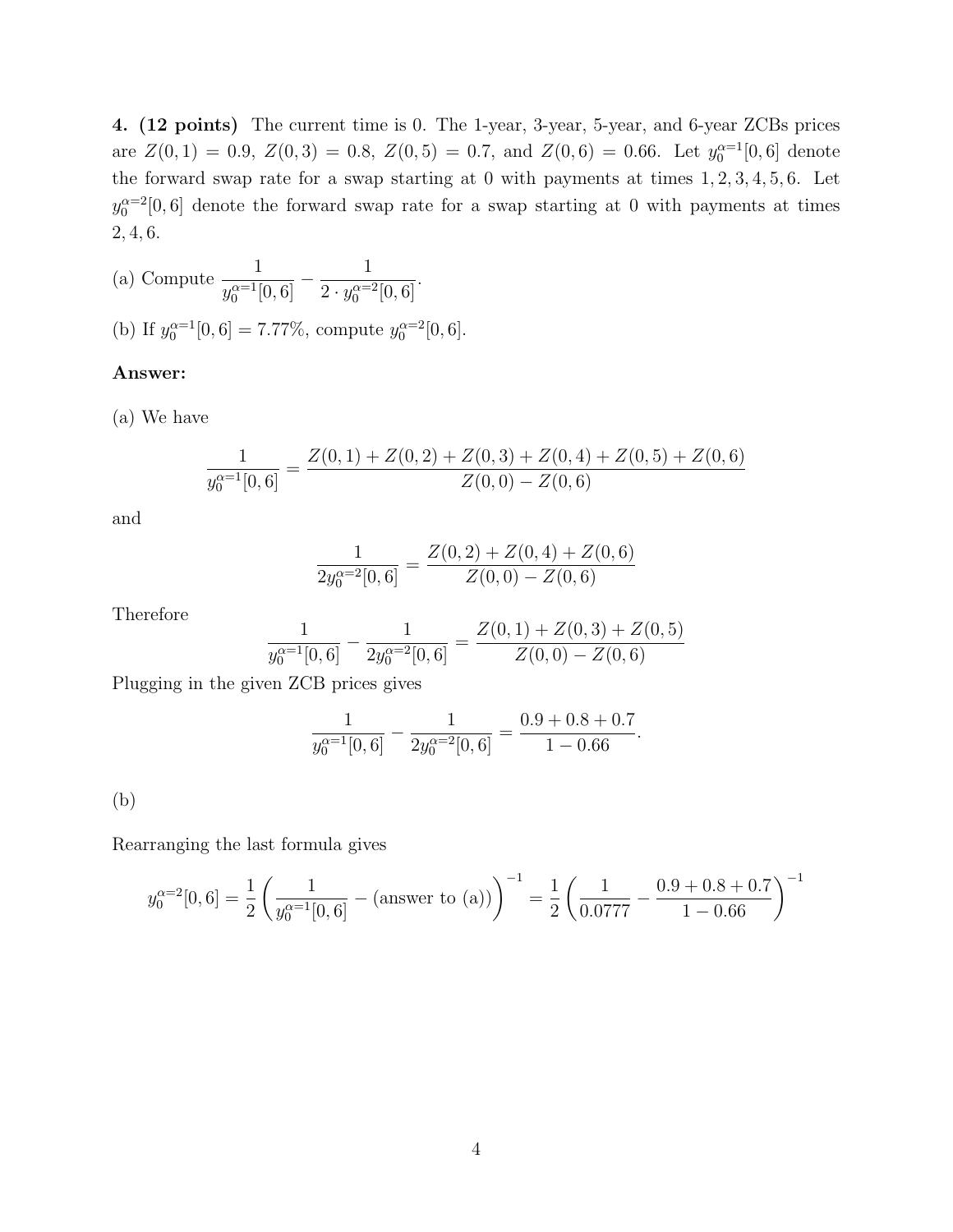Let  $S_t$  denote the price of a stock at time t. Suppose that at time T, a derivative has payout

$$
\begin{cases}\n0 & \text{if } S_T < 1 \\
S_T - 1 & \text{if } 1 \le S_T < 2 \\
3 - S_T & \text{if } 2 \le S_T < 4 \\
S_T - 5 & \text{if } S_T \ge 4\n\end{cases}
$$

(a) Draw a graph of the payout as a function of  $\mathcal{S}_T.$ 

(b) Express the price  $D(t, T)$  of the derivative at time  $t < T$  in terms of prices  $C_K(t, T)$  of call options for various values of K.

#### Answer:

(a)

payout



(b) The price of the derivative would be

$$
D(t,T) = C_1(t,T) - 2C_2(t,T) + 2C_4(t,T)
$$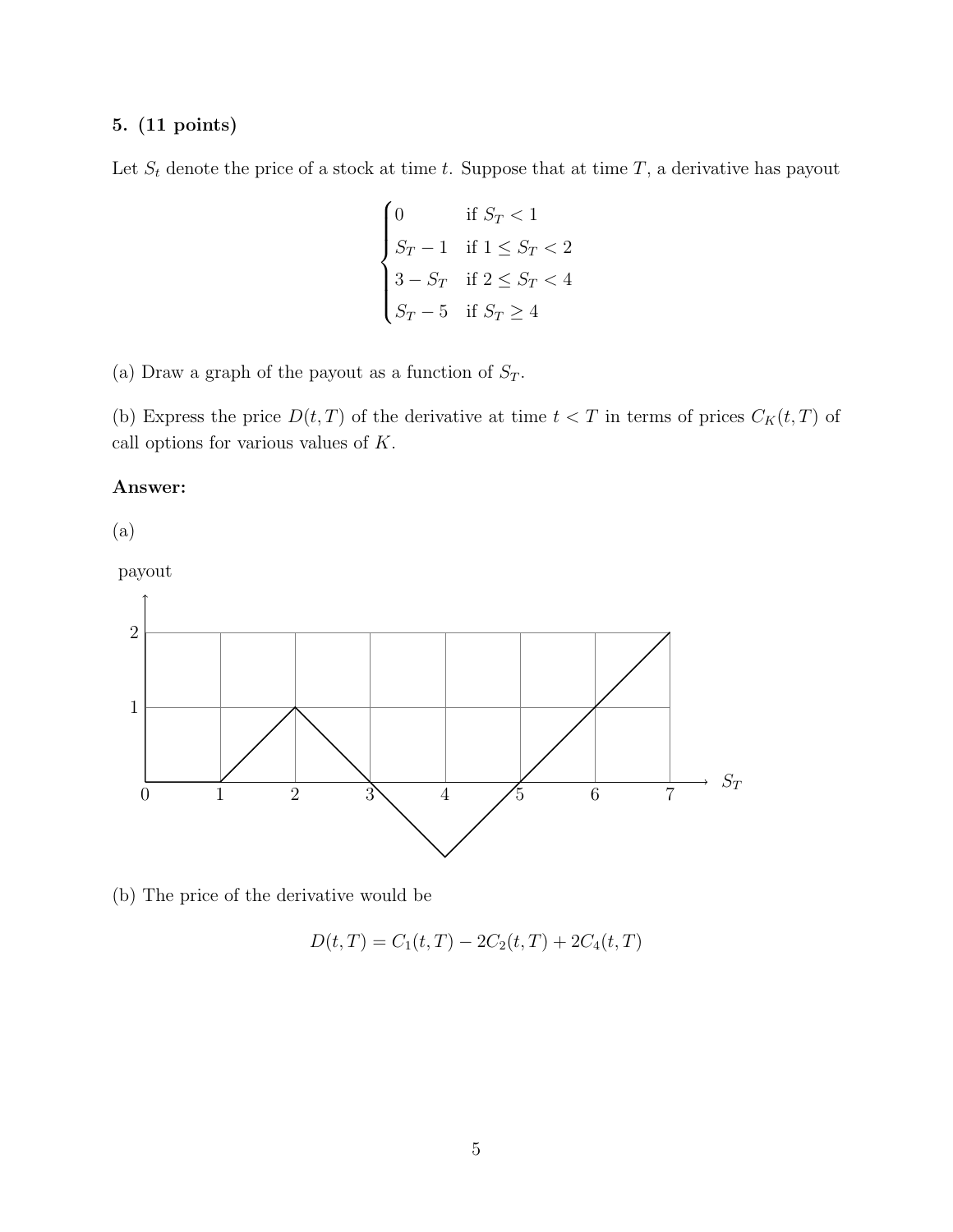**6.** (11 points) Let  $t < T$ , where t is the current time. Consider American and European put options with the same strike  $K = 19$  and maturity T on a stock paying no income. For simplicity, you may assume the options are cash-settled. Suppose the current stock price is  $S_t = 9$  and the current price of a T-maturity ZCB is  $Z(t, T) = 0.5$ .

(a) If the American put is exercised immediately, what is the value of the immediate payout?

(b) View the payout in part (a) as cash. If it is invested until time  $T$ , how much will you have at time  $T$ ?

(c) Will the payout at  $T$  of the European put be greater than or less than the amount in part (b)? Justify.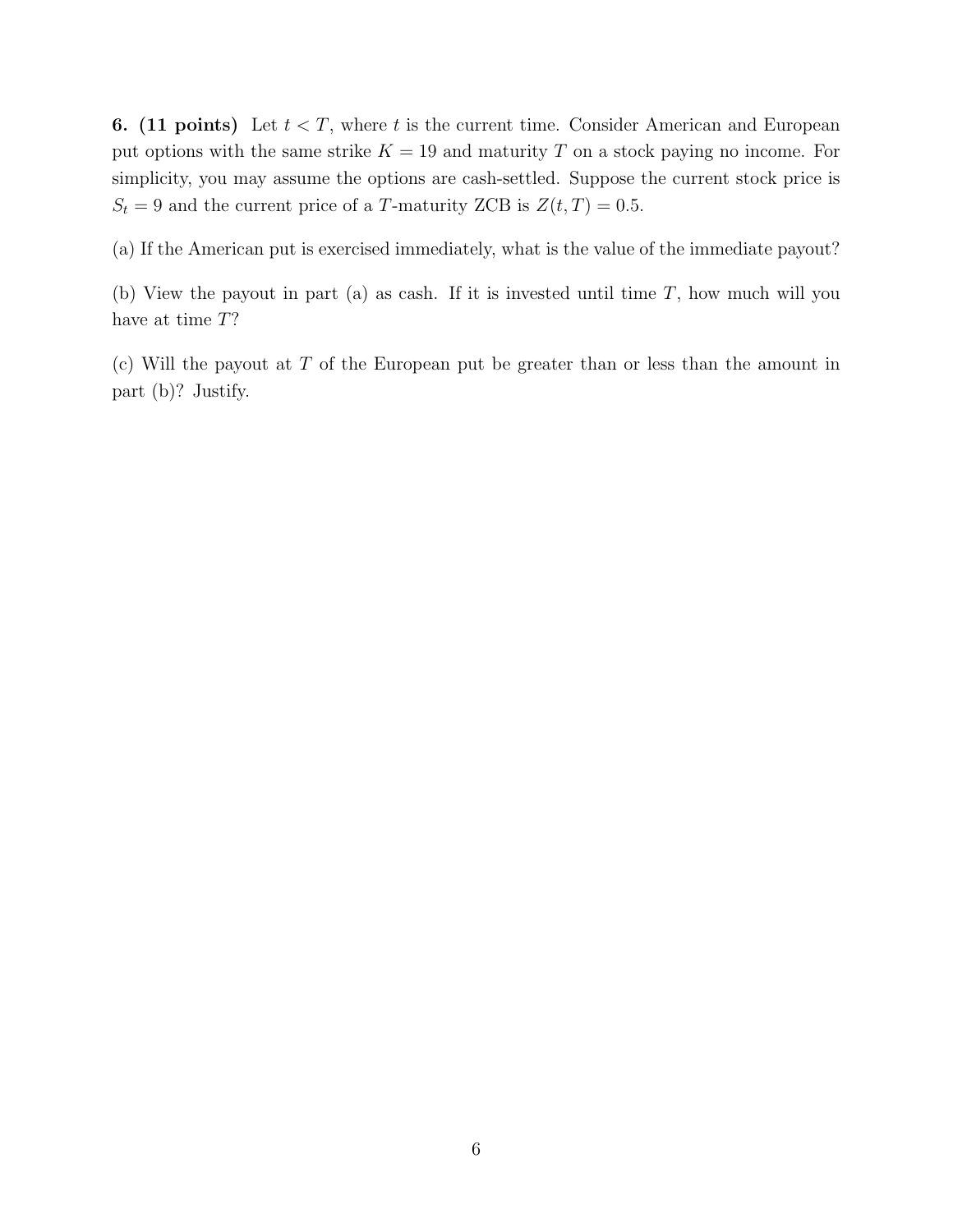(d) Suppose the American put and the European put have the same price at time  $t$ . Construct an arbitrage portfolio. Describe any trades or other actions that need to be performed. Justify that the portfolio you construct is an arbitrage portfolio.

#### Answer:

(a) Exercising at t gives  $K - S_t = 19 - 9 = 10$ 

(b) Investing 10 at t until T yields  $\frac{10}{\sqrt{10}}$  $Z(t,T)$  $= 10 \cdot 2 = 20.$ 

 $(c)$  Less. The payout at T of the European put is

$$
(K - S_T)^+ \le K = 19 < 20 = \text{(answer to (b))}.
$$

(d)

Portfolio A:

Time t: Write and sell a European put and use the cash to buy an American put. So we have long 1 American put and short 1 European put. Exercise the American put to get  $K - S_t = 19 - 9 = 10$  (here we either view the put as cash-settled or use some of the K cash to buy a stock to settle the debt of one stock). Invest the cash until time T.

Then  $V^A(t) = 0$  and

$$
V^{A}(T) = \frac{10}{Z(t,T)} - (19 - S_T)^{+} = 20 - (19 - S_T)^{+} \ge 20 - 19 = 1 > 0.
$$

Therefore A is an arbitrage portfolio.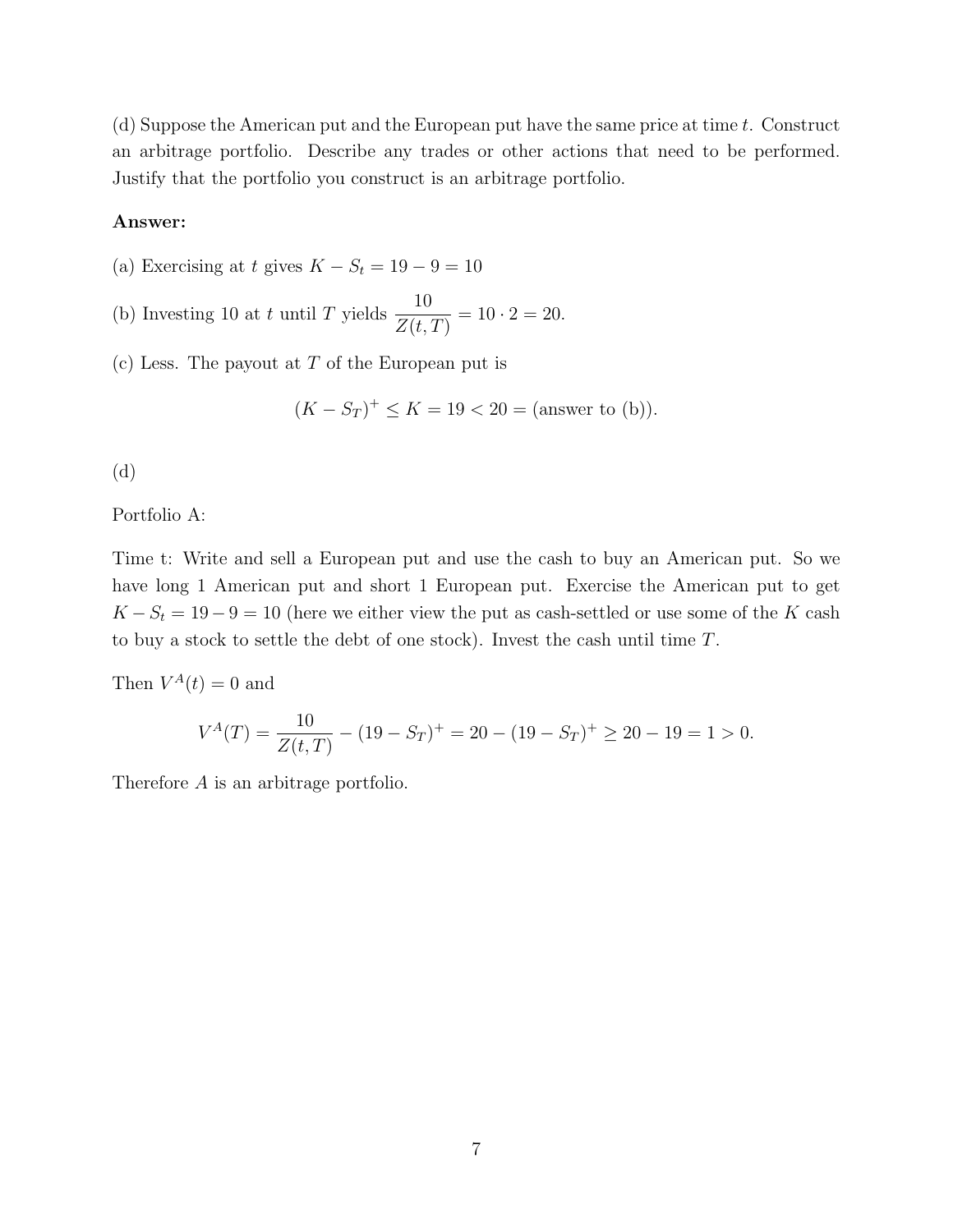7. (11 points) The current time is t. Consider a forward rate agreement (FRA) with maturity T, term  $\alpha$ , and fixed rate K. This means a long FRA will payout  $\alpha L_T[T, T+\alpha] - \alpha K$ at time  $T + \alpha$ . Suppose the market says the price of the FRA is N, where

$$
N > Z(0,T) - (1 + \alpha K)Z(0,T + \alpha).
$$

In other words, the market is trading the FRA at a price higher than the no-arbitrage price.

Your boss asks you to construct an arbitrage portfolio A of the form:

Time t: X ZCBs with maturity  $T + \alpha$ , +1 ZCB with maturity T, -1 FRA. Time T: Libor investment

(a) Find X so that  $V^A(t) = 0$ .

(b) Describe exactly what investment should be made at time T (including the amount invested, the rate at which it is invested, and the period for which it is invested) so that  $V^A(T+\alpha) > 0$ . Explain why your investment gives  $V^A(T+\alpha) > 0$ .

#### Answer:

(a) Want

$$
0 = V^{A}(t) = XZ(t, T + \alpha) + Z(t, T) - N
$$

Therefore

$$
X = \frac{N - Z(t, T)}{Z(t, T + \alpha)}.
$$

(b)

Answer:

We invest 1 at time T until time  $T + \alpha$  at the libor rate  $L_T[T, T + \alpha]$ . Then

$$
V^{A}(T+\alpha) = \frac{N - Z(t,T)}{Z(t,T+\alpha)} + 1 + \alpha K,
$$

This is positive because  $N > Z(t,T) - (1 + \alpha K)Z(t,T+\alpha)$ .

Possible Reasoning:

Because of the T-maturity ZCB, we will have 1 dollar to invest at time T. The value of the portfolio at time  $T + \alpha$  will have the form

$$
V^{A}(T+\alpha) = \frac{N - Z(t, T)}{Z(t, T+\alpha)} + \alpha K - \alpha L_{T}[T, T+\alpha] + \text{(value of investment at } T+\alpha) \tag{1}
$$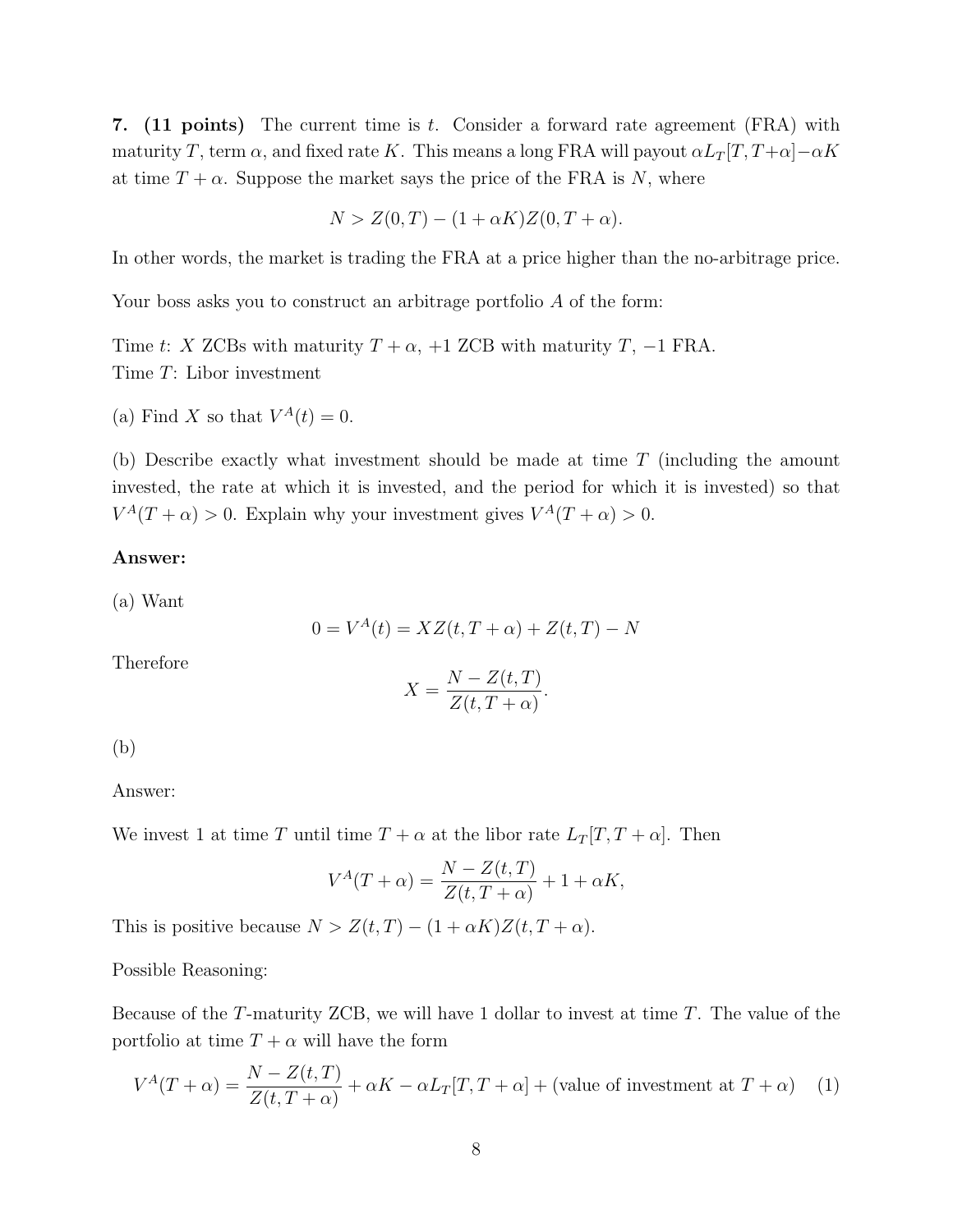We want to choose the investment so that  $V^A(T+\alpha)$  is guaranteed to be positive. We are given

$$
N > Z(t,T) - (1 + \alpha K)Z(t, T + \alpha),
$$

which is equivalent to

$$
\frac{N - Z(t, T)}{Z(0, T + \alpha)} + 1 + \alpha K > 0.
$$
\n<sup>(2)</sup>

Comparing (1) to (2) makes it clear what to do.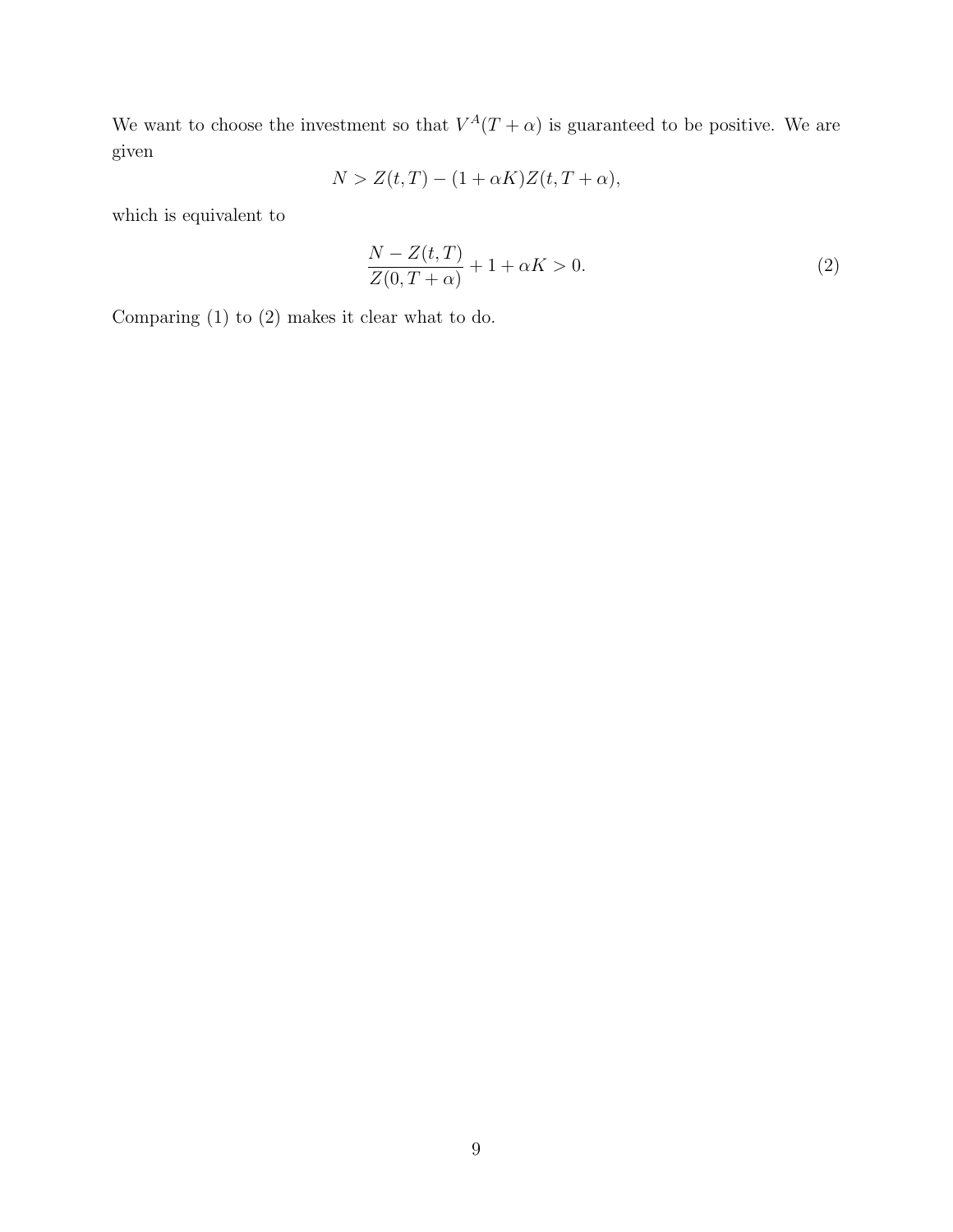Consider a stock with value  $S_t$  at time t. Recall that  $F(t,T) = S_t e^{r(T-t)}$  is the forward price. This is the delivery price K which makes the value of the forward contract on the stock, at time t, equal to 0. Here  $t < T$  and r is the continuously compounded interest rate. Also recall that at delivery price  $K$ , the value of the forward contract at time  $t$  is

$$
V_K(t,T) = (F(t,T) - K)e^{-r(T-t)}.
$$

Note that if  $F(t, T) - K$  equals a constant M, then

$$
V_K(t,T) = Me^{-r(T-t)} = MZ(t,T).
$$

This suggests that a combination of forward contracts could replicate M shares of a zero coupon bond. Explain how to create such a replicating portfolio.

#### Answer:

We create the portfolio according to the following table

| Asset                                          | Value at time $t$                                       | Value at time $T$                            |
|------------------------------------------------|---------------------------------------------------------|----------------------------------------------|
| $-1$ share forward<br>delivery price $F(t,T)$  |                                                         | $-S_T-F(t,T)$<br>$= -S_T + F(t,T)$           |
| 1 share forward<br>delivery price $F(t,T) - M$ | $(F(t,T) - [F(t,T) - M])e^{-r(T-t)}$<br>$=Me^{-r(T-t)}$ | $S_T - (F(t,T) - M)$<br>$= S_T - F(t,T) + M$ |
| total                                          | $Me^{-r(T-t)}$                                          |                                              |

The total portfolio replicates the value of  $M$  zero coupon bonds at times  $t$  and  $T$ , as required.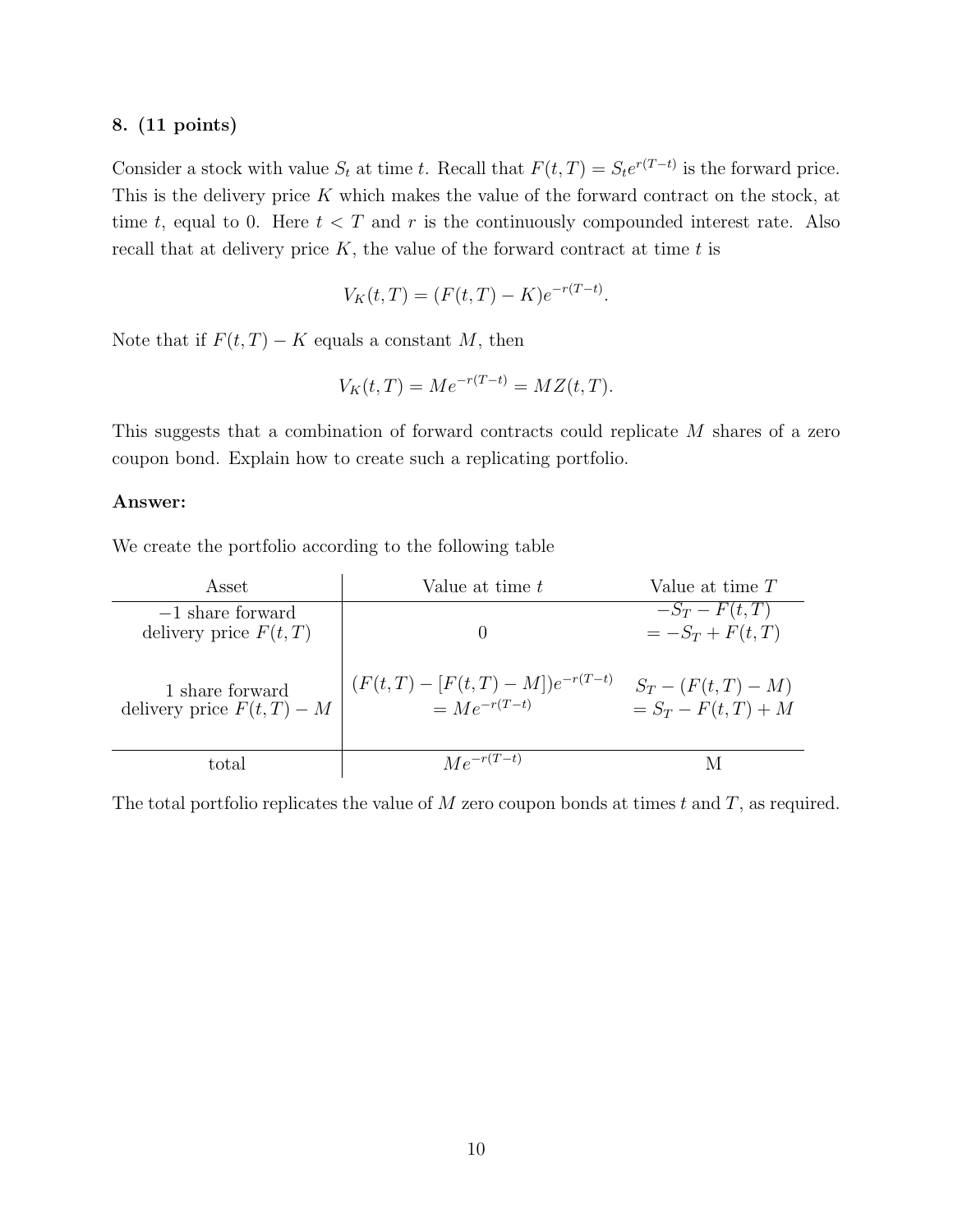Suppose we are working with the binomial tree model with time periods  $\Delta T = 1$ , and interest rate  $r = 1/4$  over each time period. Also, assume that  $S_{n+1}$  equals either  $7S_n/4$  or  $S_n/2$ .

- (a) Find the risk-neutral probability  $p^*$  of moving up along the tree.
- (b) Suppose that a derivative has the following payout at time 2.

$$
\begin{cases} 3 & \text{if } S_2 > 1 \\ 5 & \text{if } 1/2 < S_2 < 1 \\ 4 & \text{if } S_2 < 1/2 \end{cases}
$$

Find the value of the derivative at time 0. You don't have to completely simplify your answer (since calculators are not allowed).

#### Answer:

(a) The risk-neutral probability satisfies the requirement that the risk-neutral expected value of  $S_1$  is the same as if the stock were really a bond. This means that

$$
\frac{5}{4}S_0 = \frac{7}{4}S_0 p^* + \frac{2}{4}(1 - p^*)S_0
$$

Multiplying through by  $4/S_0$ , we get

$$
5 = 7p^* + 2 - 2p^*
$$

 $3 = 5p^*$ 

which gives

or

$$
p^* = \frac{3}{5}
$$

We could also use the formula

$$
p^* = \frac{r - d}{u - d} = \frac{\frac{1}{4} - \left(-\frac{1}{2}\right)}{\frac{3}{4} - \left(-\frac{1}{2}\right)} = \frac{3}{5}
$$

(b) The value of the derivative should be the present value of the risk-neutral expected payout. The present value factor over 2 time intervals would be  $(4/5)^2 = 16/25$ . To compute the risk-neutral expected payout, we note that under the risk-neutral probabilities,

$$
S_2 = \begin{cases} \frac{49}{16} & \text{with probability } 9/25\\ \frac{7}{8} & \text{with probability } 12/25\\ \frac{1}{4} & \text{with probability } 4/25 \end{cases}
$$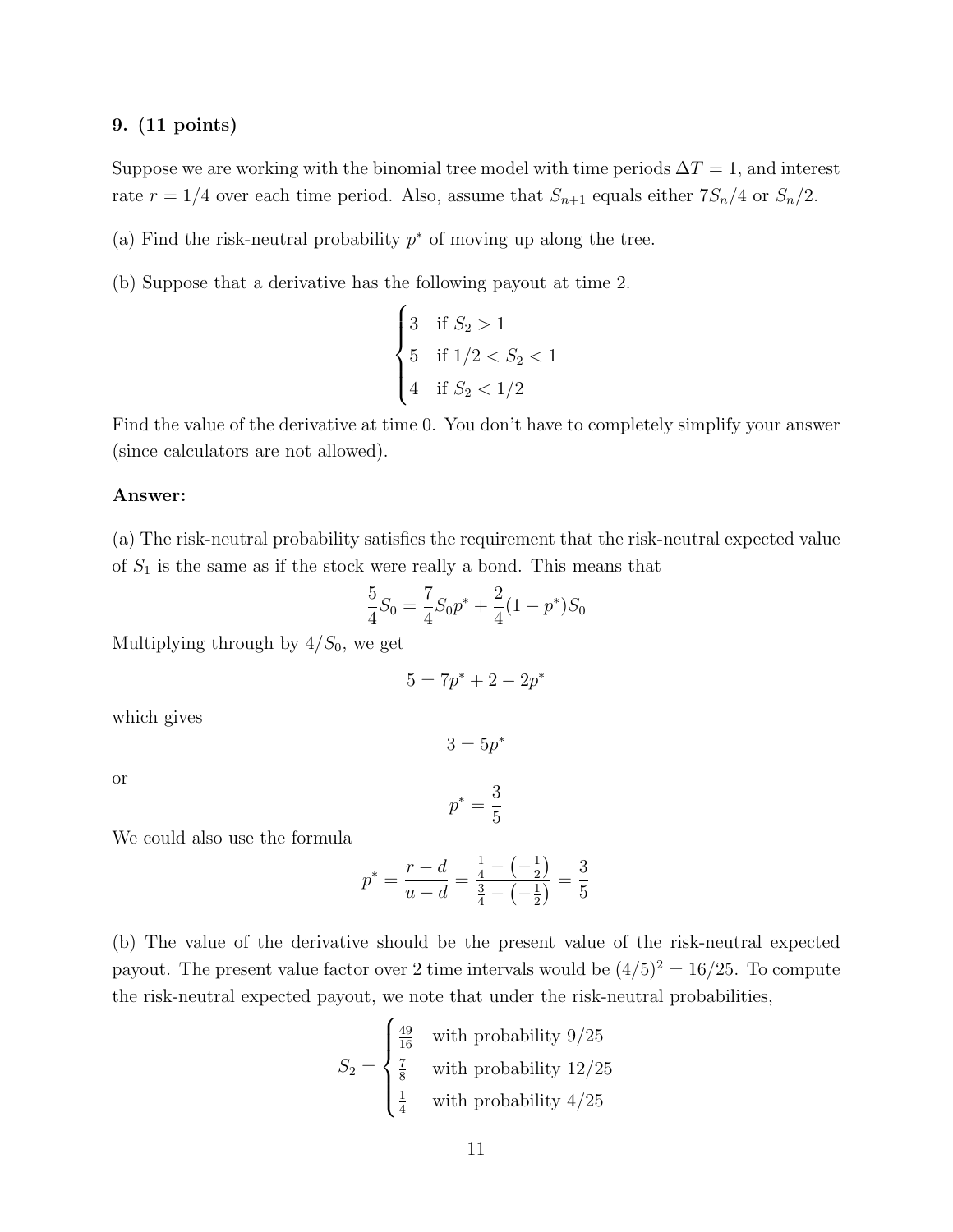The risk-neutral expected payout would be

$$
\frac{9}{25} \cdot 3 + \frac{12}{25} \cdot 5 + \frac{4}{25} \cdot 4
$$

Thus, the value of the derivative at time 0 would be

$$
\frac{16}{25} \cdot \left(\frac{9}{25} \cdot 3 + \frac{12}{25} \cdot 5 + \frac{4}{25} \cdot 4\right) \approx 2.64
$$